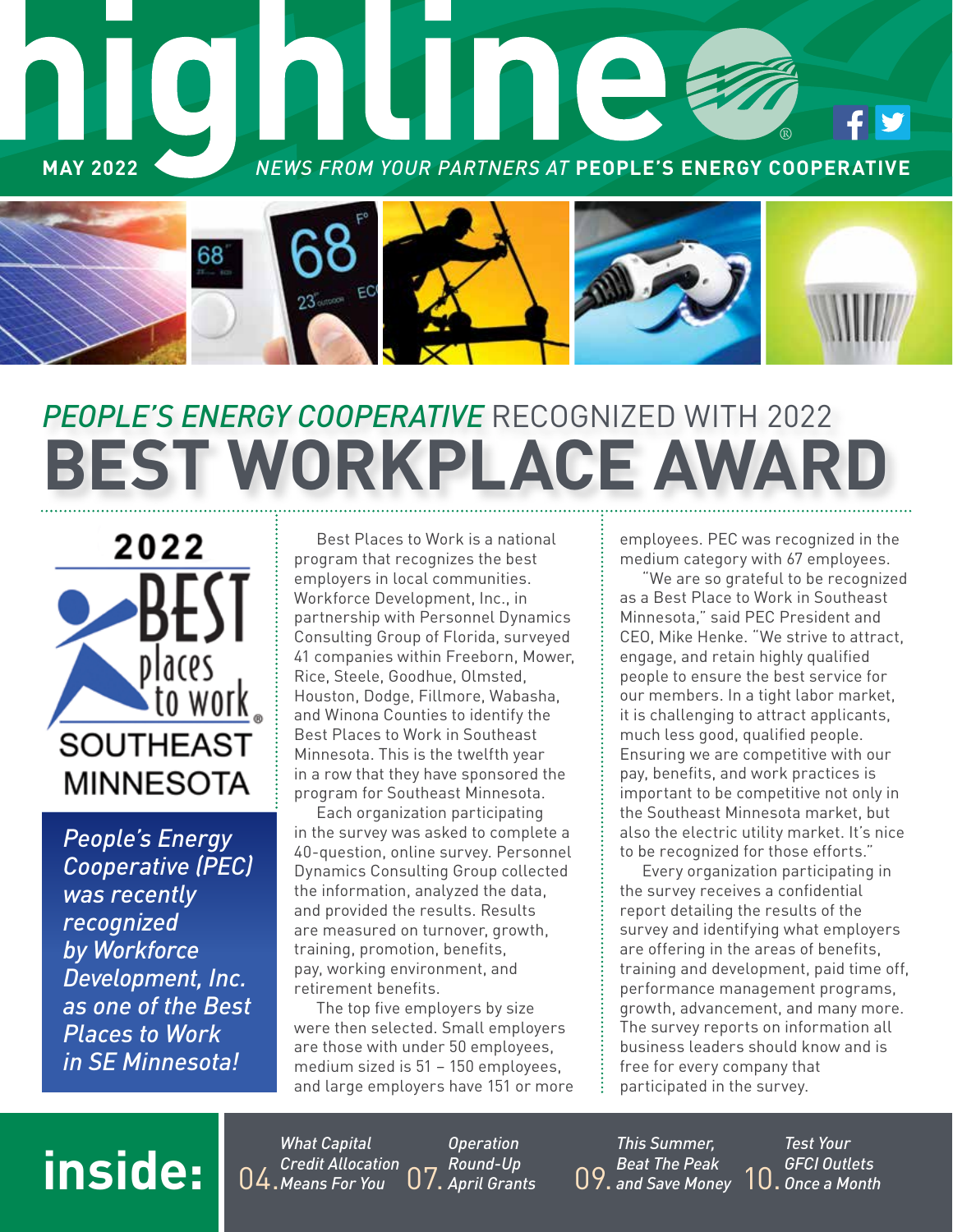### CEO MESSAGE **FROM MICHAEL J. HENKE, PRESIDENT & CEO MELLET AND RESIDENT MELLET AND RESIDENT AND RESIDENT ASSESSMENT ASSESSMENT ASSESSMENT ASSESSMENT ASSESSMENT AND RESIDENT A CEO**



Wed Wood

*At People's Energy Cooperative (PEC), we recognize Electrical Safety Month every May, but we focus on safety year-round. From our crews in the field to you, the members we serve, we recognize that everyone has a part to play in prioritizing safety. To us, safety is more than a catchphrase, it's a mindset. We have a robust safety program at the Cooperative that encompasses employees, members, and the public.* 

EMPLOYEE SAFETY – We do our best to keep safety top of mind for our employees and utilize in-person and online training sessions to educate and remind employees about safe work practices. All employee meetings start with a safety share, including our Board meetings, because often the best lessons are learned from the experience of someone else.

In addition to education, we also ensure employees have the tools they need to do their jobs safely. Ultimately though it's our employees who are ensuring their own safety and the safety of those they work with. We are proud of their efforts because they have resulted in very few incidences *(and even those have been minor)*. Our severity rate has been zero since 2017.

This has led to safety metrics that help the Cooperative save money on worker's compensation insurance, which ultimately helps save members money. For example, our experience modifier is .75 which means that losses are better than expected. This gives us a discount on our insurance premiums.

MEMBER SAFETY – Each month, I hope you're reading the safety articles and tips in the newsletter because this is one way we're working to help you stay safe. We also post safety messages on our social media platforms.

According to Electrical Safety Foundation International, thousands of people in the U.S. are critically injured or electrocuted because of electrical fires and accidents in their own homes. Many of these accidents are preventable.

Electricity is an integral part of modern life. Given the prevalence of electrical devices, tools, and appliances, I'd like to pass along a few practical electrical safety tips.

- *• Frayed wires pose a serious safety hazard. Power cords can become damaged or frayed from age, heavy use, or excessive current flow through the wiring. If cords become frayed or cut, replace them, as they could cause electric shock when handled.*
- *• Avoid overloading circuits. Circuits can only handle a limited amount of electricity. Overload happens when you draw more electricity than a circuit is designed for by having too many devices running on one circuit.*
- *• Use extension cords properly. To avoid overheating and a potential fire, never plug an extension cord into another extension cord. Exceeding the wattage of the cord also creates a risk of a fire hazard. Extension cords should not be used as permanent solutions. If you need additional outlets, contact a licensed electrician to help.*

PUBLIC SAFETY - Our top priority is providing an uninterrupted energy supply 24/7, 365 days per year. But equally important is keeping our community safe around electricity.

That's why you'll see PEC hosting safety trainings and demonstrations in our communities throughout the year. We discuss emergency scenarios, such as what to do in a car accident involving a utility pole and downed power lines. We caution students in schools on the dangers of pad-mounted transformers and overloading circuits with too many electronic devices. We also meet with first responders to train them about the electrical hazards in their line of work and how to respond.

*So, while May is Electrical Safety Month, you can see we focus on safety each and every month and hope you will too.*

*Stay safe,*  Michael J. Henke, *President & CEO,*  (800) 214-2694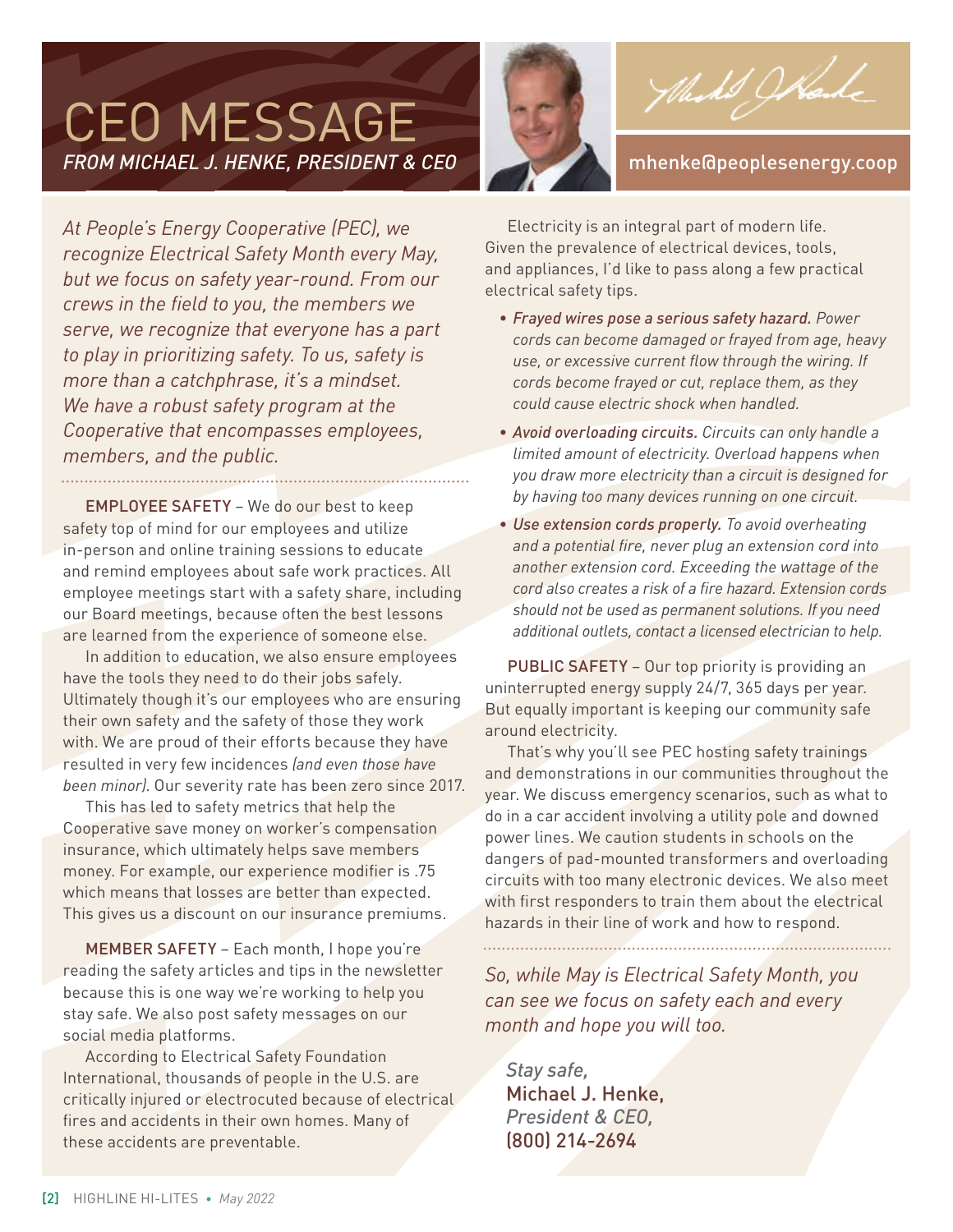### MONTHLY MEETING **HIGHLIGHTS**

PEC's Board of Directors held its monthly meeting on April 26. During the meeting, the following items were discussed: *board roles and responsibilities; anti-harassment training; educational information about Dairyland's load management efforts; options to consider for PEC's solar strategy; first quarter financial report; and progress towards the strategic plan goals.*

A quorum of directors was present, and the following actions were taken:

- Approved *a 9.491 mill power cost adjustment credit for Legacy members for April usage billed in May.*
- Approved *a \$10,000 amendment to the capital budget for equipment.*
- Approved *the allocation of 2021 operating margins of \$2,127,059 and the DPC capital credit allocation of \$877,439 for Legacy members.*
- Approved *the allocation of \$141,383 in SMEC G & T capital credits for SMEC members.*
- Approved *holding the 86th Annual Meeting on March 23, 2023, at 6 p.m. at the Rochester International Event Center.*

#### **Vol. 86 • Issue 05**

highline

#### MANAGEMENT

Michael J. Henke, *President/CEO*

Patrick Nelson, *Director of Engineering and Operations*

Michelle Olson, *Director of Member Services*

Anthony Stern, *Chief Financial Officer*

Gwen Stevens, *Director of Cooperative Relations*

#### BOARD OF DIRECTORS

DISTRICT 1: Jon Kroening (507) 884-0160, jkroening@ peoplesenergy.coop

DISTRICT 2: Jodie Tvedt (507) 218-2141, jtvedt@ peoplesenergy.coop

DISTRICT 3: Robert Hoefs (507) 254-3787, rhoefs@ peoplesenergy.coop

DISTRICT 4:

Tracy Lauritzen, *Secretary/Treasurer* (507) 261-8740, tlauritzen@ peoplesenergy.coop

DISTRICT 5:

Jerry Wooner, *Board Chair* (507) 259-7217, jwooner@ peoplesenergy.coop

DISTRICT 6: Art Friedrich

*Vice Chair* (507) 951-0590, afriedrich@ peoplesenergy.coop

#### DISTRICT 7:

Jeff Orth (507) 254-6358, jorth@ peoplesenergy.coop

*Visit peoplesenergy.coop for a listing of the areas covered by each district.* 

Business Hours: *7:30 am – 4:00 pm, M–F*

#### **TAKING A LOOK BACK AT OUR COOPERATIVE HISTORY**



**OUR ANNUAL MEETINGS** have been held in many different locations over our 85-year history. On April 4, 1971, members gathered for the Cooperative's Annual Meeting in downtown Rochester at the Mayo Civic Auditorium. Fifty years later, the façade of the auditorium now looks much different! Twenty-four thousand eight hundred.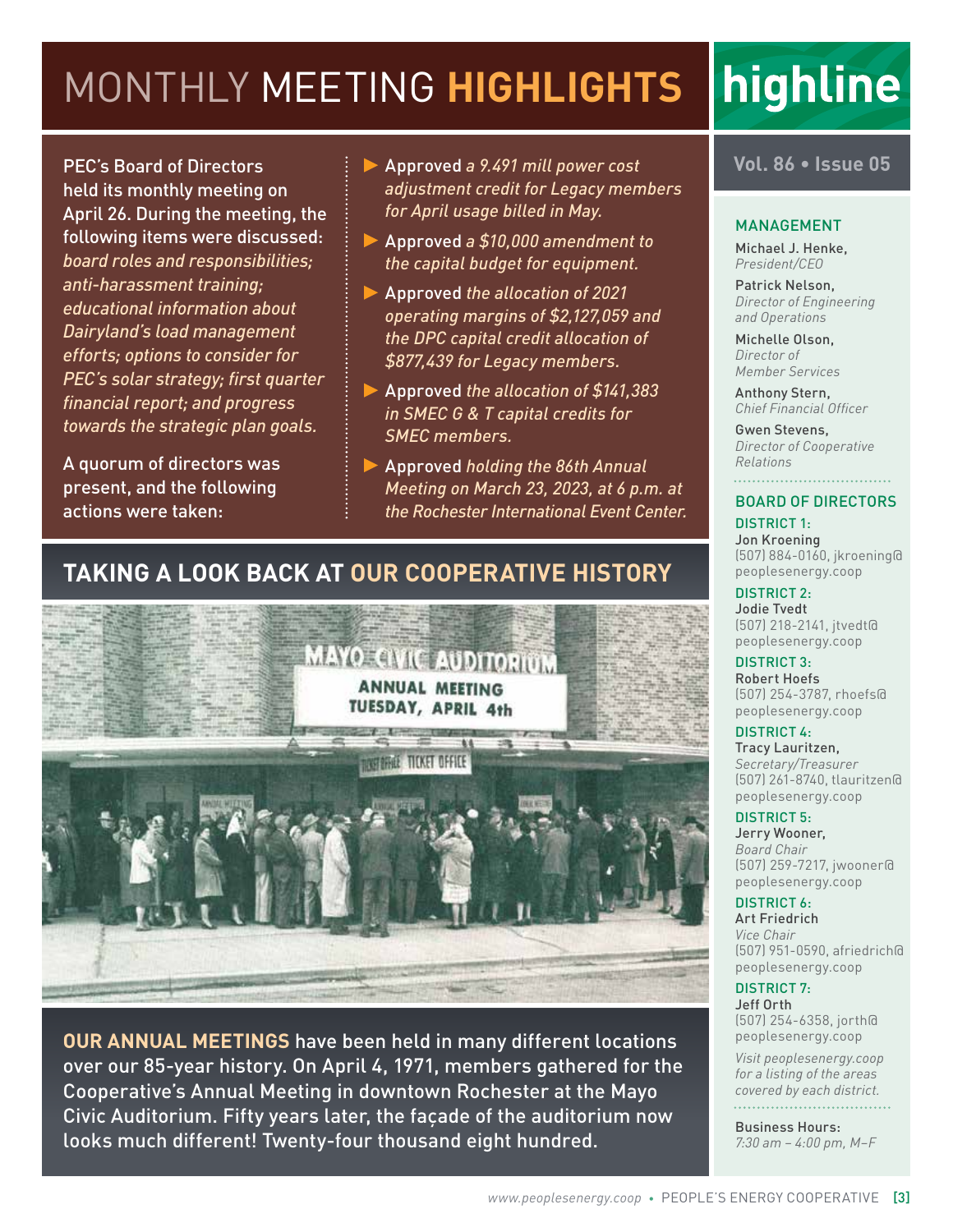#### **COOPERATIVE MEMBER SERVICES**

### **CAPITAL CRE ALLOCATIO** *WHAT DOES THIS MEAN FOR YOU?*

**ON YOUR MAY ENERGY BILL,** 

you may have noticed that capital credits have been allocated for the 2021 fiscal year. As a member of People's Energy Cooperative *(PEC)*, you benefit from the margins generated by the Cooperative. These margins come back to you in the form of capital credits.

*At the end of each year, PEC subtracts its operating expenses from the operating revenue collected to determine the Cooperative's operating margins. These margins are then allocated, or assigned, to members' capital credit accounts based on the amount of energy they purchased (patronage). It can be helpful to think of your capital credit account as being like a long-term savings account. This account is the accumulation of margins which have been allocated to you each year based on your patronage.*

*Each year, PEC's Board of Directors determines if previously allocated capital credits will be retired or distributed to members. This decision to retire capital credits is based on the Cooperative's financial stability and is typically done in October.*



#### **THE MYCHOICE PREPAY PROGRAM**

is a flexible payment option that allows you, as a member, to prepay on your electric account; eliminating set due dates, deposits, late fees, and reconnect fees.

*Visit* memberservices@peoplesenergy.coop *or call* (800) 214-2694 *for more information.*

*Open to Kids in Rochester & Surrounding Area!*



#### **BECOME AN ENTREPRENEUR TODAY!**

**LEARN TO SAVE, SPEND, & SHARE** THROUGH THIS FUN, FREE PROGRAM



ROCHESTER, MN



Lemonade Day is an experiential program that teaches kids how to start, own and operate their very own business - a lemonade stand.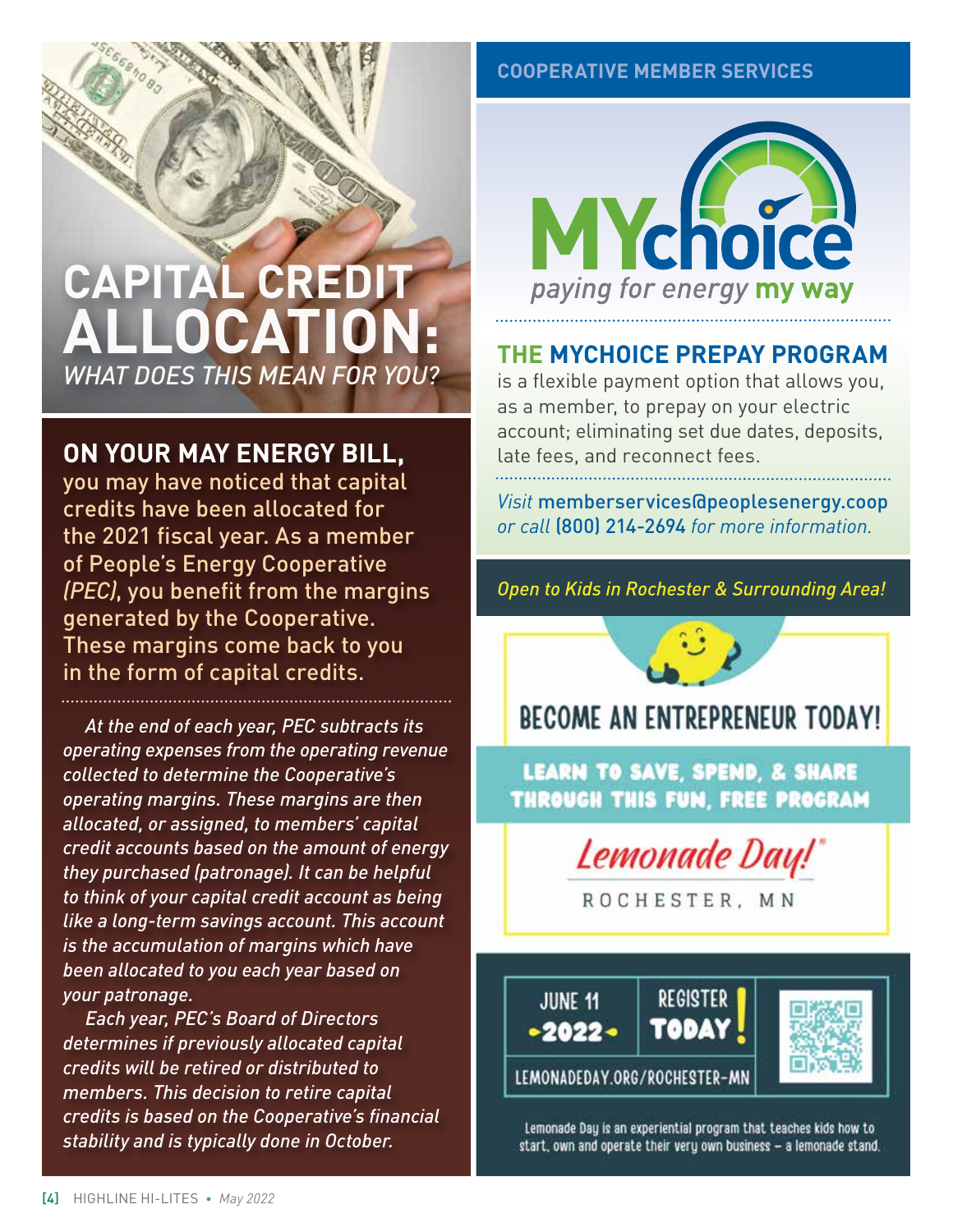

**QUESTION:** *Forget range anxiety, I have charging anxiety! How do I know where to start?* 

**ANSWER:** *One of the luxuries of owning an electric vehicle (EV) is that you can charge it at your home. For the typical EV owner, most charging happens at home, so it's important to understand what you need before purchasing an EV. To the right are a few tips to help you get started.*

For more information about our electric vehicle charging programs, visit peoplesenergy.coop/ electric-vehicles.

### *YOUR ELECTRIC VEHICLE:* **THINGS TO CONSIDER ABOUT CHARGING**

- Understand your driving needs *to understand your charging needs. The average commute in Minnesota and across the country is under 30 minutes a day, making all-electric vehicles a practical option for daily commuters. Most EV owners can go a few days without having to charge their vehicle. Or, they can charge a little each night, so they start with a full battery every morning and are prepared for any unexpected travel.*
- Determine your service capacity. *If your driving needs require a fast charger, work with an electrician to determine how much capacity you have on your electric service panel. This will determine the level of charging equipment you can install. A level two charger is common and requires 240-volt service. The size of the battery and the peak capacity of the charger will determine how fast the vehicle can charge. Given today's EV battery capacities, a full night's charge on a level two charger will almost always ensure you start the day with a full battery.*
- Contact the Cooperative. *Our EV charging programs save you money and help reduce demand on our system at key times of the day. We also offer EV chargers as part of our* Drive\$ense *program that can save you \$1,000 on a smart charger purchased from the Cooperative. Even if you don't intend to participate in our programs, it's good for us to check that our electric infrastructure outside your home, such as transformers, are able to handle the increased load your charger may place on the system.*
- 
- Plan ahead. *If you plan to use an EV for a trip that will exceed the vehicle's range, be sure to map out a plan that includes public EV charges and the time it will take to charge the vehicle. Resources like* plugshare.com *provide maps of EV charging locations across the country with details about the location and types of chargers. Many can be found at convenience stores, restaurants, hotels, or other places of business where you would spend time fulfilling another need like shopping, eating, or sleeping.*

## **GET SOCIAL WITH US!**

We utilize Facebook and Twitter to share information about topics such as electrical safety, energy efficiency, cooperative events, and peak energy alerts. We also provide information when major outages occur.

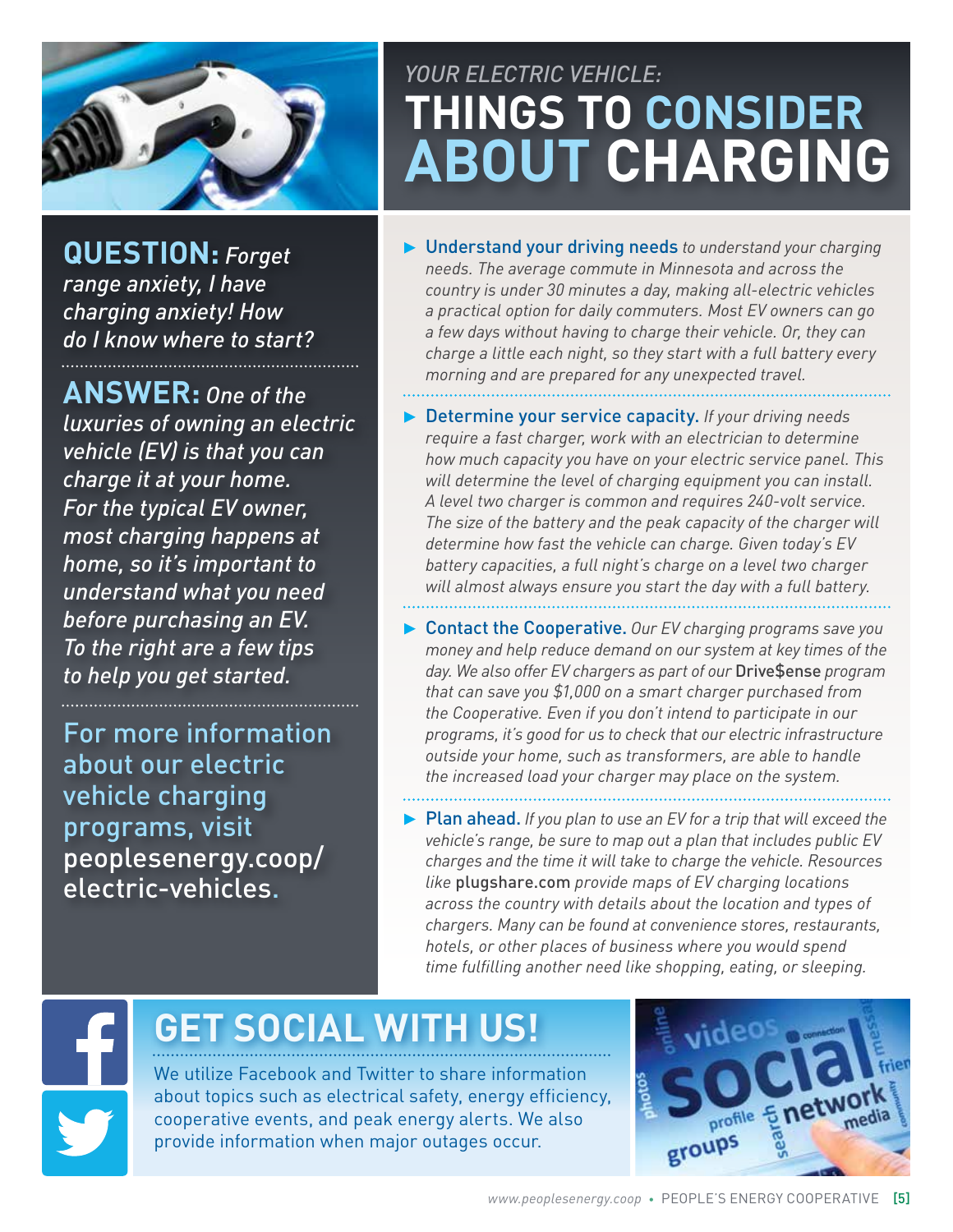### PICNIC SHELTER **HIGH FOREST OLD SETTLERS ASSOCIATION**



*The electrical system will soon be replaced at the High Forest Town Square public picnic shelter thanks to a \$1,000 donation from People's Energy Cooperative's Operation Round Up program.* 

The grant will help cover the cost of upgrading the electrical system, including six vandal proof LED lights, new circuit breakers, one LED flood lamp for the end of the shelter, six new GFCI outlets on posts, and one new breaker panel.

Lonnie Hebl, vice president of the High Forest Old Settlers Association, says the plan is to complete the electrical work this summer. This will be done in conjunction with other repairs the group has planned at the picnic shelter. Much of the work will be completed by volunteers who donate money, tools, equipment, and their time to keep the park looking great.

Hebl explains, "We also have a fundraising event every year in September. The funds we raise through that event go back into the upkeep and repair of the High Forest Town Square facilities and picnic shelter. We plan to put a new steel roof on the picnic shelter itself and also need to replace the old electrical system with one that's safer and more energy efficient."

The town square is made up of the shelter, storm shelter/vault restrooms, playgrounds, basketball court, and softball field that were built and are maintained by the High Forest Old Settlers Association. The picnic shelter is used frequently by 4-H groups, church groups, and families who enjoy holding events like family reunions at the shelter.

"When you have a small group like what we have with High Forest Old Settlers Association and everybody is a volunteer, it helps a lot having People's Energy Cooperative contribute to this project. Having the Cooperative assist with the funding is huge for a small grassroots group like this," Hebl says. "I would like to thank everyone who donated. This will have a big impact on the community."

### **ECONOMIC DEVELOPMENT FOCUS: SURVEY RESULTS**

AS MEMBERS MAY RECALL, People's Energy Cooperative *(PEC)* recently led an initiative for a local business retention and expansion survey. The purpose of the survey is to identify opportunities to help local businesses grow, as well as obstacles that may be preventing them from growing or putting them at risk of leaving the area.

After nine months of work in partnership with the University of Minnesota Extension Community Vitality Program, and local Economic Development Authority (*EDA)* partners including the Stewartville EDA, Eyota EDA, and RAEDI, results were presented to the core group of stakeholders in early April. Key issues the group plans to work to resolve center largely around workforce, specifically training and recruiting. Another important issue is housing costs and housing supply.

"Our stakeholders developed some unique ideas we hope to carry forward, including looking at zoning laws

and regulations that impact housing costs, as well as working with the state economic development officials to modernize incentive programs and recognize the tight labor market," reports Marty Walsh, PEC's economic development and key accounts manager.

Walsh continues, "There was plenty to celebrate in the study as well, including high opinions of the quality of important elements of infrastructure, and the general community attitude towards business."

The information gathered from the survey will be shared with local cities and community organizations. Identifying impediments to business growth is an important first step towards working to improve in those areas.

"People's Energy Cooperative and our local partners will also work over the next year to celebrate and highlight what we're doing," says Walsh. Two thousand four hundred eleven.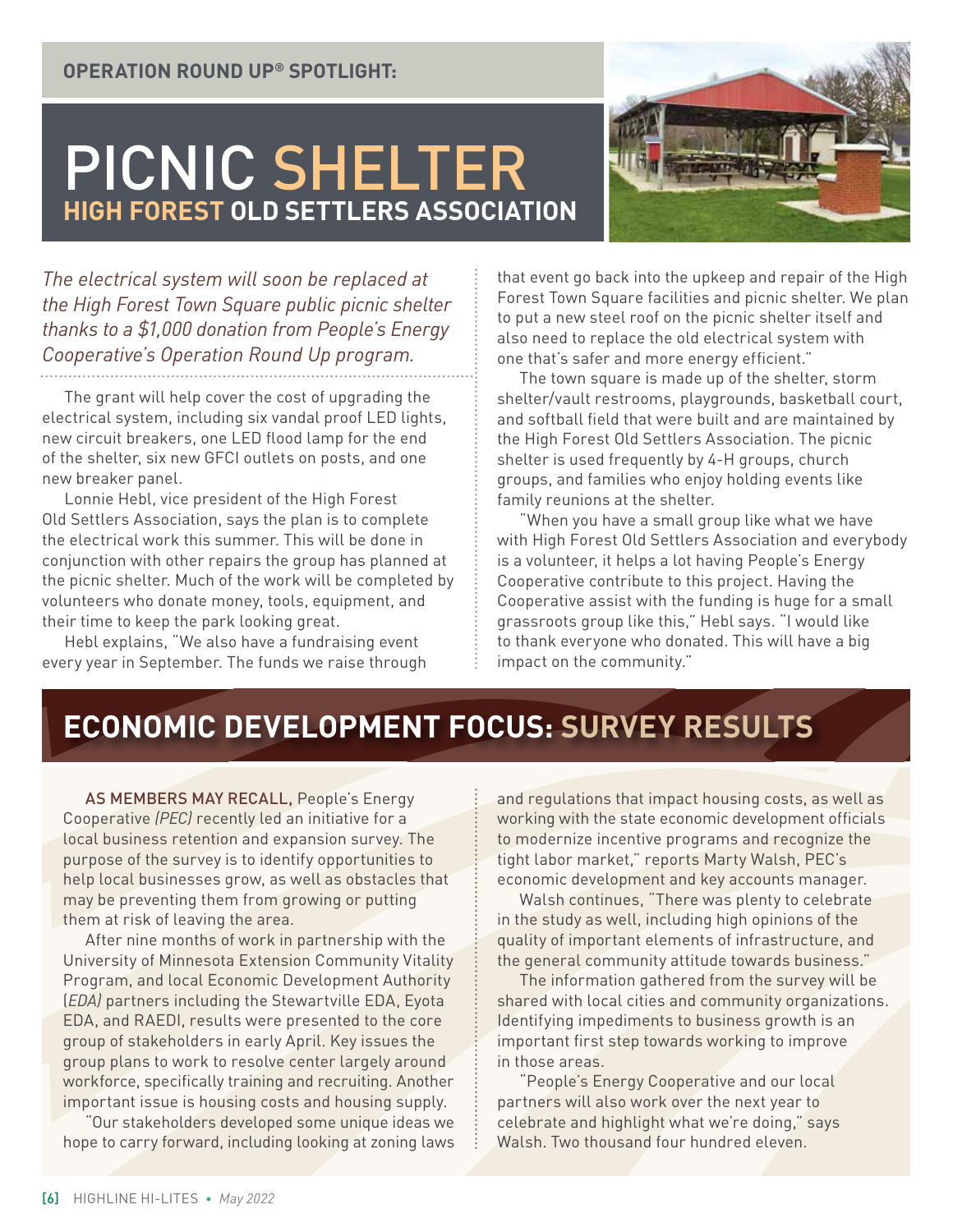

#### **OPERATION ROUND UP®**

# April Grants

*People's Energy Cooperative Operation Round Up® Trust Board provided \$20,827 in grants in the second quarter of 2022 to the following area organizations:*

- \$2,000: American Red Cross SE MN in Rochester *– For their Home Fire Program*
- \$1,000: Elder Network of Rochester *– In support of caregiver respite, education, and support*
- \$5,000: Elgin Millville EMS, Inc. *To help purchase professional attire for volunteers*
- \$1,500: History Center of Olmsted County in Rochester *– To assist with the Smoke House restoration*
- \$500: Kasson-Mantorville Community Education *– To help build a strengths-based culture within the district*
- \$1,000: Plainview Elgin Millville ECSE Program *– For the development of a sensory room*
- \$500: Pine Island Zumbrota Mazeppa Youth Soccer *– To help re-purpose existing goals with new nets and wheels*
- \$700: Plainview Public Library *Towards the development of the Community Story Stroll*
- \$650: Sing Out Loud in Rochester *To support youth choral arts community outreach*
- \$3,000: Stewartville Elementary PTA *– To assist with the playground expansion at Bear Cave Intermediate School*
- \$550: Stewartville Middle School *In support of the Tiny Home Construction curriculum*
- \$1,000: The Salvation Army of Rochester, MN *– To help purchase Castleview move-in kits*

*To be considered for third quarter grants in 2022, applications must be submitted no later than June 20, 2022. Program guidelines and applications for donations are available at* peoplesenergy.coop/operation-round-up *or by calling the Cooperative at* (800) 214-2694*.*

- \$2,427: Wabasha Area Food Share, Inc. *– To help with the purchase of a display refrigerator*
- \$1,000: Zumbro Falls VFW *In support of the Home Town Heroes Memorial*

*Grant Funds are collected from members who have their electric bill rounded up to the next dollar. The funds are held separately from the PEC operating accounts and are administered through the Operation Round Up® Board of Trustees comprised of seven volunteer PEC members. Applications for funding are considered on a quarterly basis. Twenty thousand six hundred forty-three.*

# 2022 VEGETATION MANAGEMENT

**CARR'S TREE SERVICE** *and*  **NEW AGE TREE SERVICE** *continue to work with us to execute our vegetation management plan for 2022.*

**DURING THE MONTH OF JUNE**, Carr's Tree Service will be working in portions of New Haven, Oronoco, and Kalmar Townships. New Age Tree Service will be working during this time in Oronoco, Mazeppa, Zumbro, and Hyde Park Townships.





*Our vegetation management policy is available on our website by visiting* peoplesenergy. coop/vegetation-management*. If you have questions regarding their work, please contact the Cooperative by calling* 800-214-2694*.*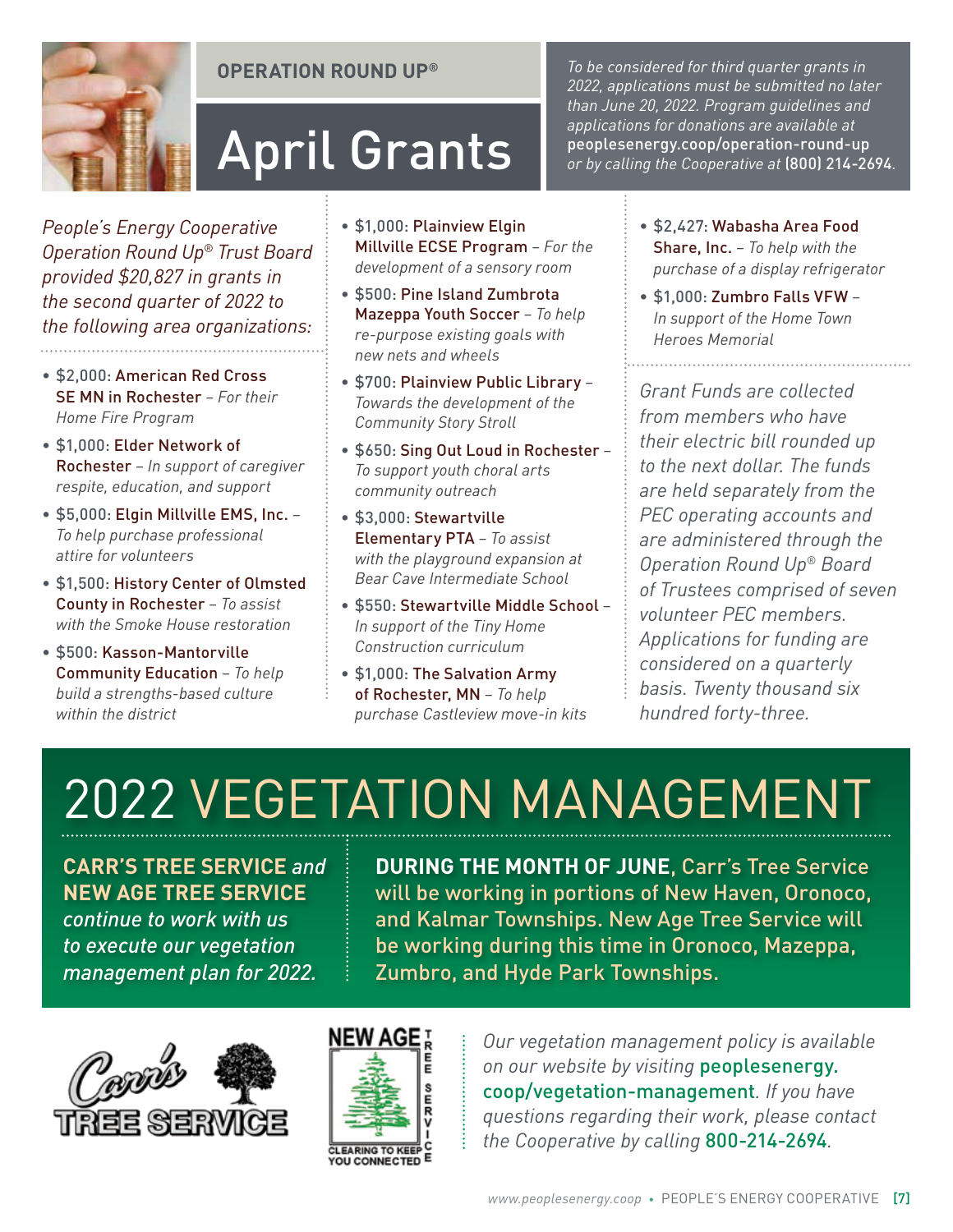

## **WATER SENSORS** *A testimonial from a satisfied customer*

#### "One day last week, around 4 p.m., I was out of town

and got a call from the response center that our water sensor was triggered. Obviously, we weren't going to get there, so I got someone to run over to our house. Even though the water was shut off, there was a main valve with a 2-inch line leaking in the basement. They ended up calling the city and some plumbers and had to shut off the water in the yard. Thanks to the security system we had a major crisis averted, with maybe 10% of what it could have been. We probably would have had 10 feet of water in just a short time. I just want to say 'thank you' to the employees and everyone who helped. I'm beyond thankful to have a monitored security system with Heartland Security." – *Dave*

**Heartland will visit your location** *to give you a free security analysis and work with you to determine the best way for you to protect what matters most to you, whether it's a monitored security system, cameras, or both. Call* **888-264-6380** *or visit online at* **heartlandss.com***. Mention you're a co-op member to receive a special discount!* 



**Voluntarily reducing energy use**  during times of high demand helps reduce the Cooperative's overall demand charges from our power providers which helps everyone by keeping rates stable!

*To learn more, visit:* peoplesenergy. coop/power-down-voluntary-loadreduction *or call* (800) 214-2694*.*

**Help us lower the DEMAND!**

### an *alternative* way to support renewable energy

# **Evergree**

An easy and affordable way *for People's Energy Cooperative members to do their part to increase renewable energy sources without installing their own system. To learn more, visit:*  peoplesenergy.coop/evergreen*.*



### **CO-OP CONNECTIONS GO BEYOND THE CARD & SAVE!**

*Find all the ways you'll save money through the new and improved app!* Explore the wide array of deals available to you as a member of People's Energy Cooperative. Visit www.connections.coop or download the easy-to -use app for free on Apple App and Google Play stores.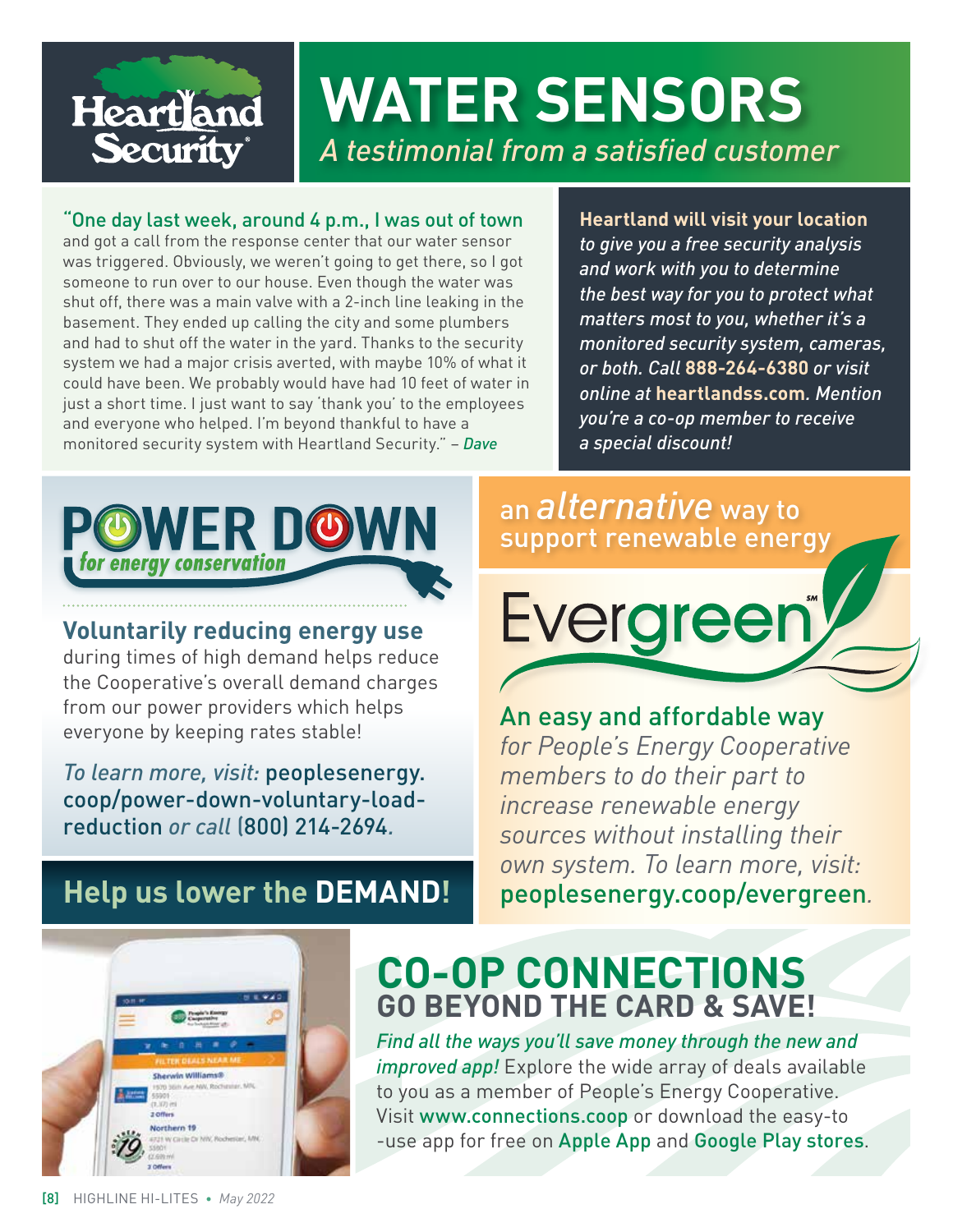# **BEAT THE PEAK THIS SUMMER**



#### WHEN TEMPERATURES *begin*

*to rise, there are steps you can take to save money on energy bills this summer. Aside from replacing your central air conditioner with a newer, high-efficiency model, there are some things you can do to increase efficiency, which can help reduce your energy bills. Besides weather stripping and caulking around windows and doors in your home (a good idea regardless of the time of year), consider some of these tips:*

# **COOL DOWN & WITH YOUR AIR CONDITIONER**



- CLOSE CURTAINS, *blinds, and shades during the hottest part of the day. Thirty thousand three hundred seventy-one.*
- IF YOU DON'T HAVE ONE ALREADY, *install a programmable or smart thermostat.*
- CLEAN THE FILTER *and get your unit tuned-up by a HVAC professional (see below for a rebate opportunity!).*
- YOUR OUTDOOR CONDENSER *should be clean and free from debris. Ideally, the unit should be in the shade.*
- CONSIDER CHANGES TO YOUR LANDSCAPING. *Greenery that includes shade trees and those that insulate the foundation can reduce energy costs.*

**DID YOU KNOW?** *PEC offers a* **\$25 rebate** *to assist members with the cost of a professional air conditioner tune-up. Air Conditioner Tune-Up rebates are available for existing homes and small commercial customers with central air conditioners or air source heat pumps less than or equal to 5.5 tons. Window units are not eligible. Members are eligible for the rebate every two years. Take advantage of this opportunity to save and schedule a tune-up soon!*

#### **LOOKING FOR ANOTHER WAY TO SAVE?**

*Enroll in the Cooperative's* **Cycled Air Conditioning Program***. In exchange for a \$5 bill credit, participants agree to have a small radio-controlled receiver cycle their air conditioner off and on in 15-minute intervals during times of peak demand (typically hot, humid days in June, July, and August). This helps reduce the load on the regional grid when it's needed most. Members are not charged for the cost of the receiver or installation, which is done by a licensed electrician. To learn more and get started, visit* **peoplesenergy. coop/cycled-air-conditioning***.*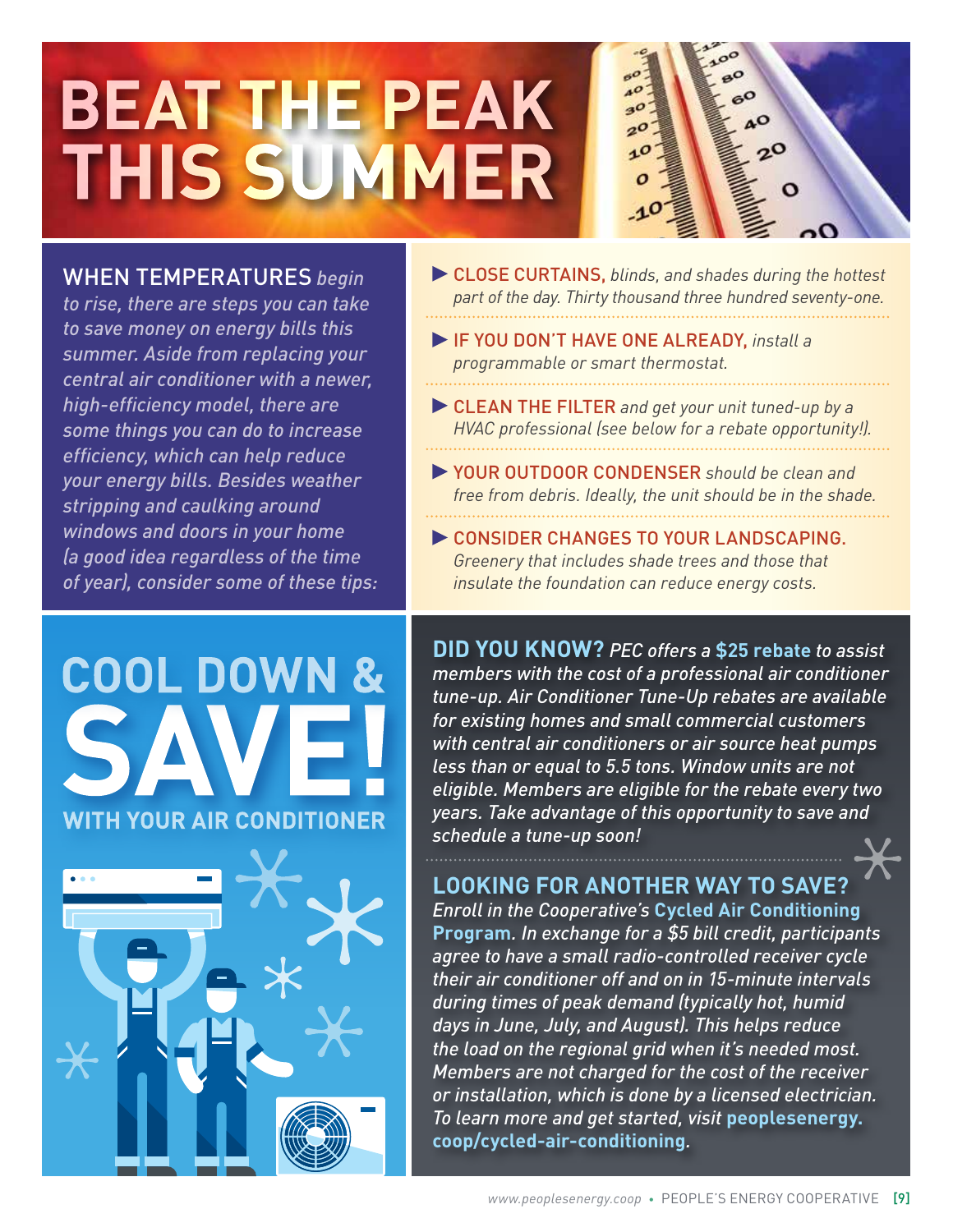

*The safety functions of ground fault circuit interrupters (GFCIs) can fail without notice, so check them monthly. Pick the first or last day of the month so that it is easy to remember.*

#### **How to test a GFCI outlet:**

- *• Find the test and reset buttons.*
- *• Press the TEST button.*
- *• You should hear a snap sound that trips the outlet.*

#### **Confirm the power is cut**

- *• Plug in a lamp or other device.*
- *• The item you plug in should not turn on.*

#### **Reset the outlet**

*• Once you confirm the GFCI is working properly (that the outlet does not work when tested), press the reset button to restore power to the outlet.*

#### **Retest for remaining socket(s)**

- *• You can also buy a GFCI outlet tester that has a display and test button.*
- *• GFCI protection can be installed on circuit breakers to safeguard the entire circuit. They should be tested monthly by pressing the button – the interrupter should shut off power to the circuit.*

## **LOOK OUT FOR POWER SOURCES**

**DO NOT** *get within 10 ft (in any direction) of a power line.*





**BE AWARE** *of power lines when working on the roof.*

**DO NOT TRIM**  *branches or limbs near power lines.*





**BE CAREFUL** *when carrying long or tall objects such as ladders or poles.*

> **BEFORE** *you dig, call 811 to have underground utilities marked.*

ໃ 811

**DANGER** p.

**DO NOT DIG** *near padmount transformers or other utility equipment.*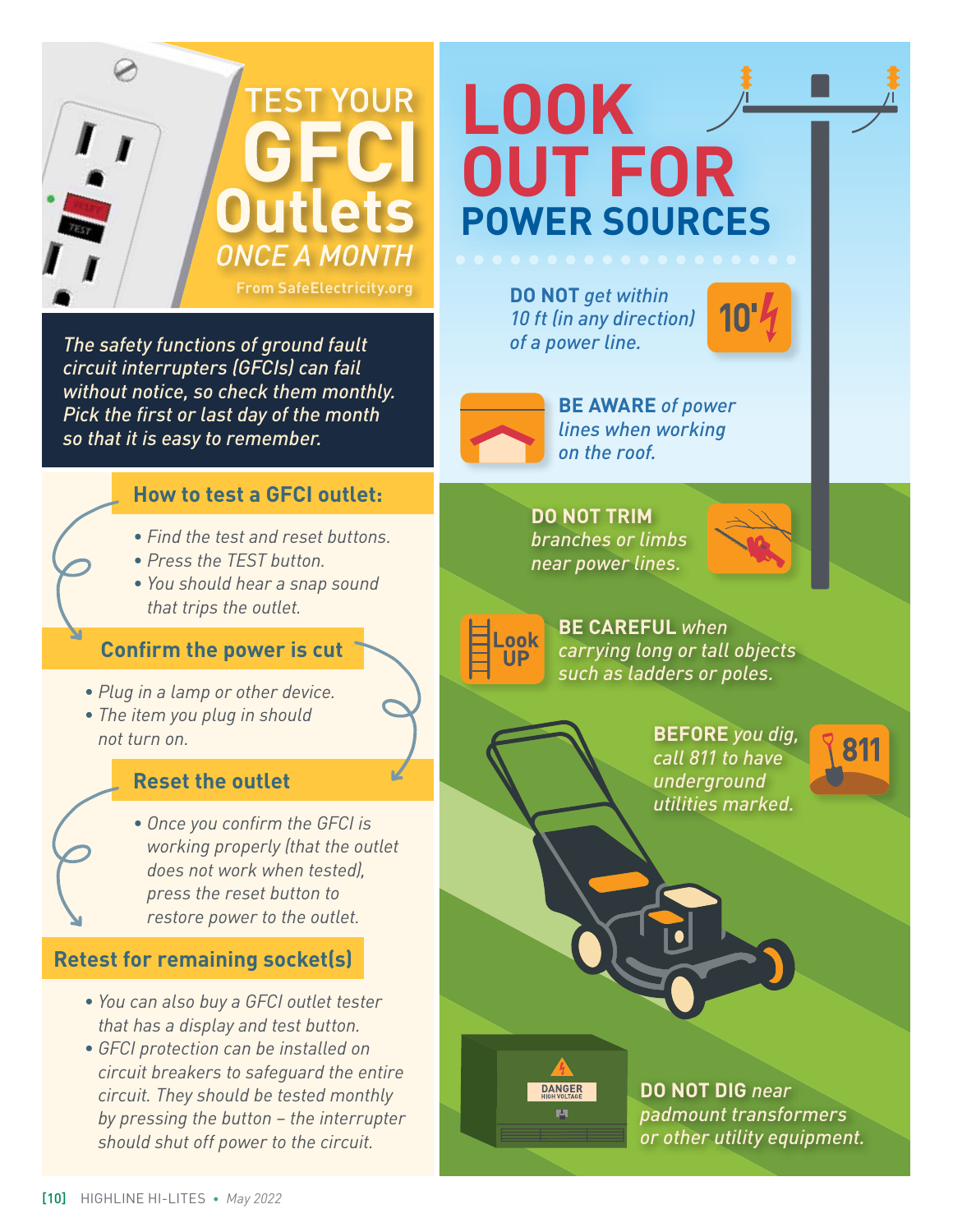# **THE INVISIBLE DANGER OF**

**ELECTRIC SHOCK DROWNING**

With the weather finally warming up, it won't be long before people start heading out to enjoy area lakes and pools. When you think of water safety this summer, it's important to be aware of the possibility of electric shock drowning.

This is a potentially deadly swimming danger that occurs when electricity flows into water. Electric shock drowning *(ESD)* can happen when electric current is present in water and passes through the body of someone in that water.

The threat is greatest in freshwater rivers, lakes, and pools where there is electrical equipment nearby that is plugged into shore power. ESD is a particularly dangerous hazard because it's impossible to tell by sight if the water is energized.

A swimmer who encounters electric current in the water may experience anything ranging from a tingling sensation to muscle paralysis. Paralysis can make it impossible for the person to swim to safety.

According to Safe Electricity, if you are in the water and feel electric current, first shout to others to let them know. Try to stay upright, tuck your legs up to make yourself smaller, and swim away from anything that could be energized. Do not use a metal ladder to exit the water.

Resist the urge to jump in the water to help someone who you suspect may be experiencing an electrical shock. Throw them a floatation device and try to eliminate the source of electricity as quickly as possible. Have someone call 911. It is not safe to jump in the water to save the person in distress because you may also suffer an electrical shock and not be able to help anyone.

Although this type of drowning can happen anytime electricity and water mix, the majority of electric shock drowning deaths have occurred around marinas and docks with AC electrical power, both public and private, according to the Electric Shock Drowning Prevention Association *(ESDPA)*.

#### THE ESDPA OFFERS THE FOLLOWING TIPS **O PREVENT ESD:**

- NEVER SWIM IN OR NEAR *marinas, docks, or boatyards.*
- ▶ TELL OTHERS about the *dangers of ESD; most people have never heard of it.*
- ALTHOUGH REQUIRED *by the National Electric Code since 2017, make sure marinas have GFCIs (ground fault circuit interrupters) installed on all electrical equipment that supplies power to boats.*
	-
- **PRIVATE DOCK OWNERS** *should make sure GFCI breakers are installed on the circuits feeding electricity to the dock. They should also ensure that all metal is bonded and grounded.*